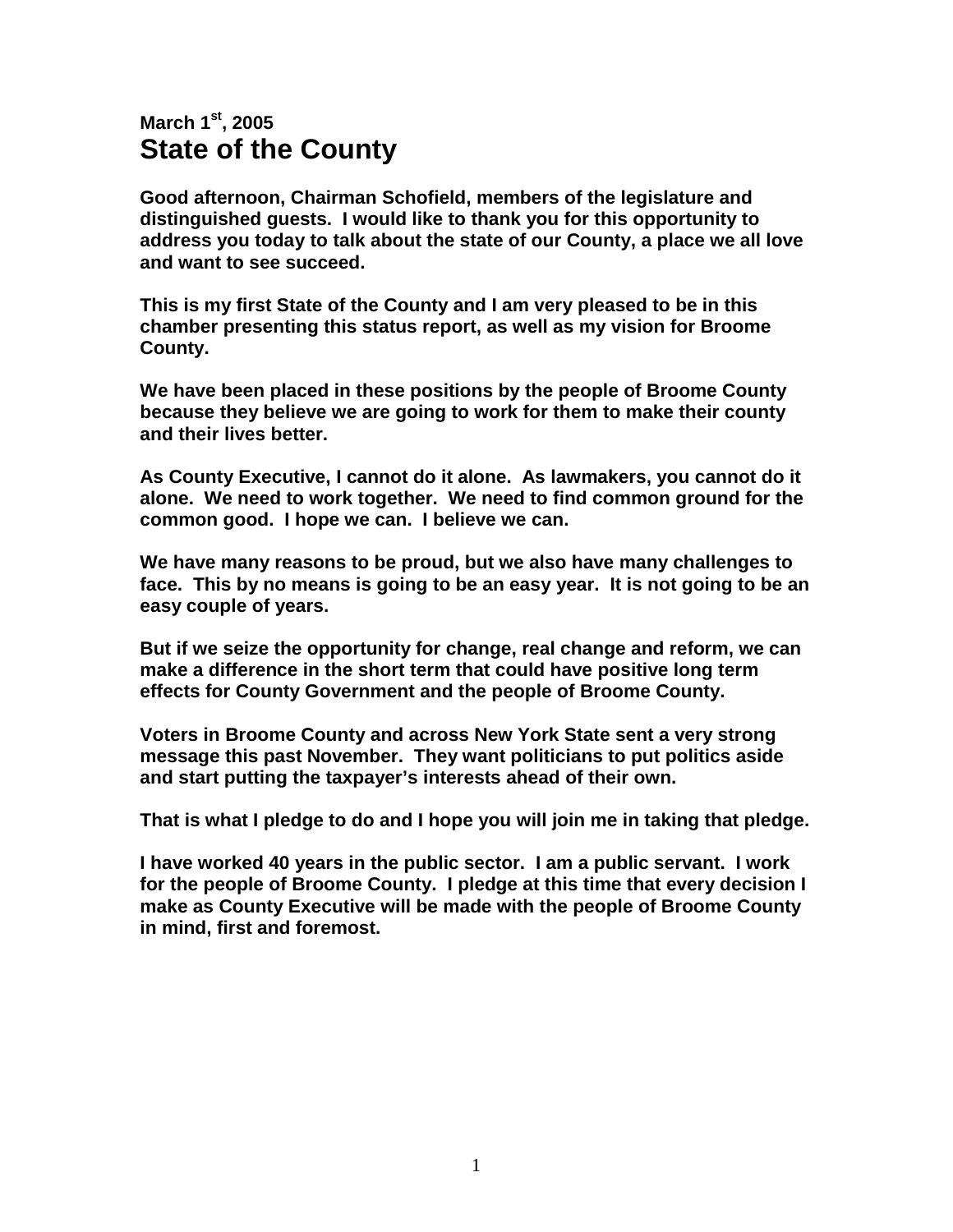**It has been a few short weeks since I took the oath of office but we are already extremely busy. While I am disappointed in the issues I have had to tackle so soon into my administration, I am glad we are addressing them and fixing county policies so these problems do not happen again.** 

**I do not want to spend too much time on the missing files or the sick time overpayments, but I do feel they need to be discussed at this time. Both were wrong. We are addressing them and I assure you, it will never happen again.** 

**While I am disappointed we could not move forward more quickly on changing county policies, I am putting my faith in you that you will do the right thing and tighten up the county's payroll system and incorporate a more effective checks and balances.** 

**We look forward to the New York State Comptroller's report on our payroll procedures. I also look forward to working with you on implementing some of the Comptroller's recommendations.** 

**I also want to inform you that we have handed the payroll and file issue over to the District Attorney's office. In addition to the New York State Comptroller's review of recent developments, we felt it was important to get a second, independent review of the matter.** 

**While these payouts and missing files have been somewhat of a distraction they have not kept us from our main objective which is getting a true handle on Broome County Finances.** 

**While that has been difficult in these short 8 weeks, a pretty clear picture is emerging. We have got our work cut out for us if we are going to keep Broome taxpayers from facing a huge tax increase next year.** 

**I want to recognize Budget Director Don Freed and Assistant Budget Director Nathaalie Maxwell for all of the work they are doing, to give us a perspective on the county's finances.** 

**We kid Don about always being the bearer of bad news but I am very glad he has come out of retirement to help Broome County. I trust his analysis and I trust his recommendations. Now for the tough news:** 

**The County appropriated almost twenty-million dollars in various fund surpluses to pay for the 2005 expenses. Without these "surpluses" the County tax rate would have been 38% higher!**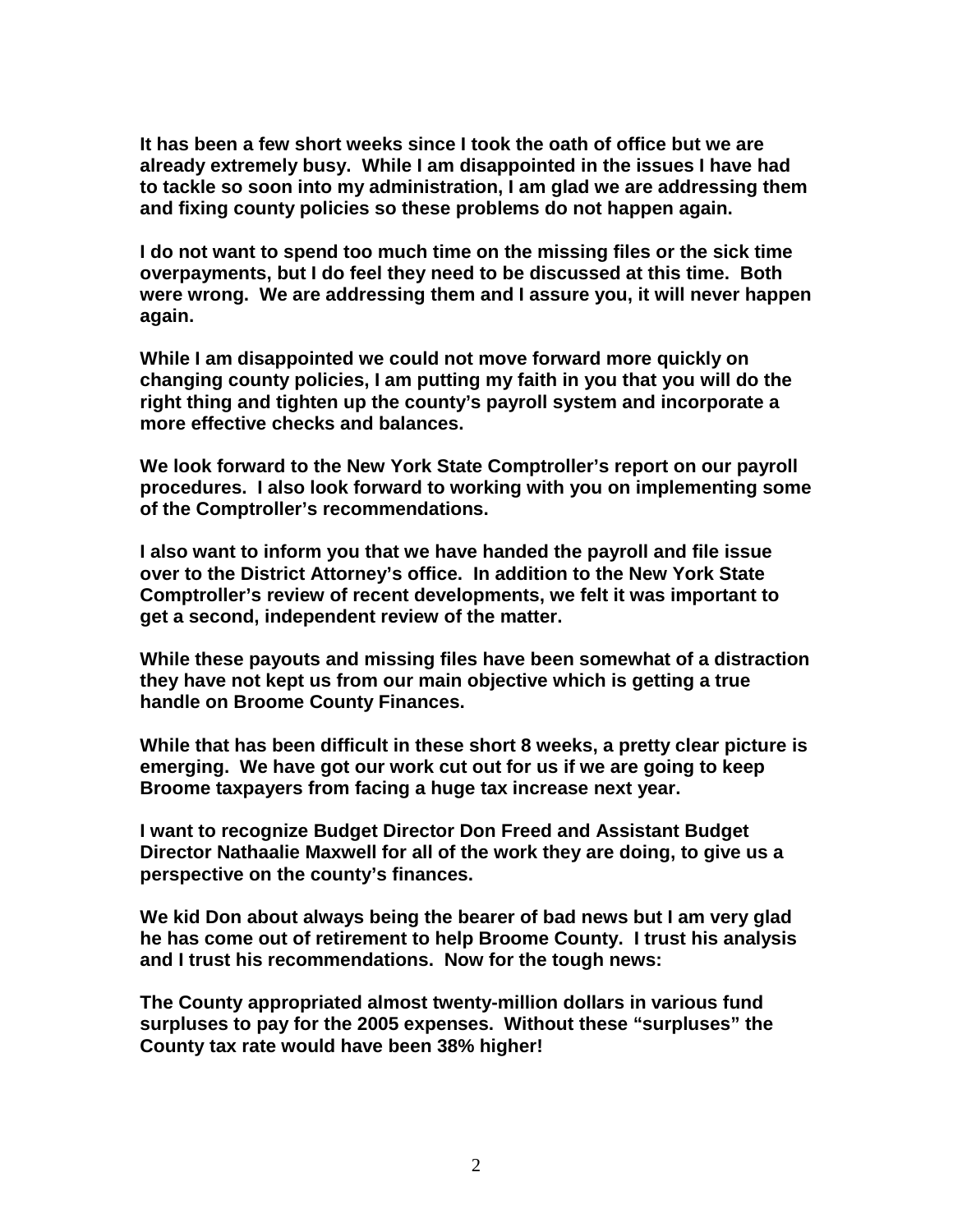**Since we cannot produce similar annual surpluses in the future, the property taxes will be affected dollar for dollar for any shortfall.** 

**The potential negative effect of these shortfalls will make our Medicaid problems seem minor in comparison.** 

**And speaking of Medicaid, in 2006, Governor Pataki is proposing to cap Medicaid increases to counties at 3-point-5 percent over the 2005 actual costs. The cap in 2007 would be 3-percent.** 

**In 2008 the Governor proposes that the state take over Medicaid costs completely in exchange for the equal amount of our sales tax.** 

**While that plan may ease the Medicaid burden it does not solve the problem entirely for the county because starting in 2008 we would simply trade away a dollar of our sales tax revenue for every dollar the state spends on our Medicaid costs.** 

**In addition, the governor proposes to cut reimbursements to nursing homes and hospitals across the state. Bottom line, those cuts will negatively impact our Willow Point Nursing Home revenues by an estimated \$1.2 million dollars.** 

**That is money, we as a County, will have to make up in the end.** 

**Just so we are all clear on this, the proposed cap, will under no circumstances reduce our expenses.** 

**The caps will simply reduce the amount by which our costs will increase.** 

**Not to add more bad news to this picture but if the recent court decision, requiring New York State to provide an additional \$14 Billion dollars for New York City schools, is not overturned or modified, it is unlikely that the State will have any additional resources.** 

**And it will not be possible for them to deal with our local Medicaid problems.** 

**Suffice it to say we cannot wait around for the State to answer our problems. We have got to roll up our sleeves and start reducing "controllable" costs.** 

**My discussions with Don also lead us to believe that the county needs to review its definitions of "fund balances", "fund equity", "net assets" and "retained earnings".**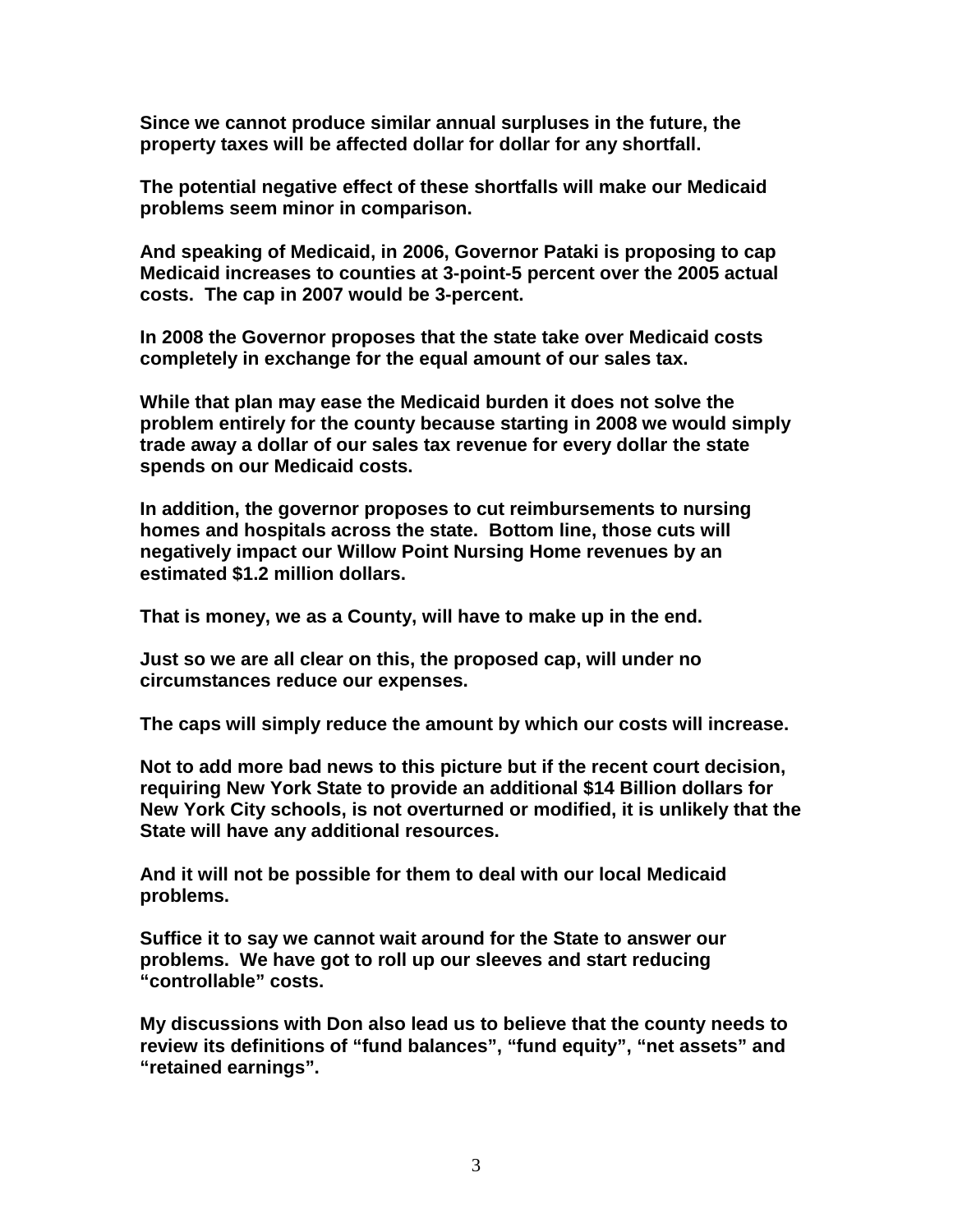**And we must study how they impact future budgets and tax rates.** 

**An example of why this is needed; in 2002 the County authorized 4-point 4 million dollars in budget notes to cover an anticipated shortfall of this amount.** 

**However, during the same month the County adopted the 2003 budget with an appropriated surplus of nearly 5-point 6 million in the same fund.** 

**It is a mystery to Don and me how the administration could project a deficit and surplus in the same month for the same fund. But that is exactly what the previous administration did.** 

**I bring this up only to emphasize the fact that we need to do some major reform in the budgeting process as well. We must all get on the same page about where the county is financially.** 

**We cannot have any surprises when it comes to budget shortfalls or budget surpluses.** 

**These types of practices lead to unstable tax rate changes and will eventually undermine the financial stability of the county if it is not contained.** 

**In technical language, the county has a structurally unbalanced budget.** 

**I commend our lawmakers for taking important steps last year to move towards a more stable budget. Your foresight in creating a tax stabilization fund is exactly the kind of reform I am talking about. It took a lot of courage but it needed to be done.** 

**Our sales tax formula is another difficult issue. Our towns and villages are very vocal about the fact they want a larger share.** 

**During my campaign I made an issue of the fact that if the previous administration had a so called surplus, why was it holding back sales tax revenues from the towns and villages? It made no sense.** 

**It made no sense because there was no surprise surplus. There is no surprise surplus!** 

**I have already explained to representatives of the Broome County Council of Governments and the Association of Towns and Villages that there can be no re-configuration of the sales tax formula until we, the county, can get a handle on our finances.**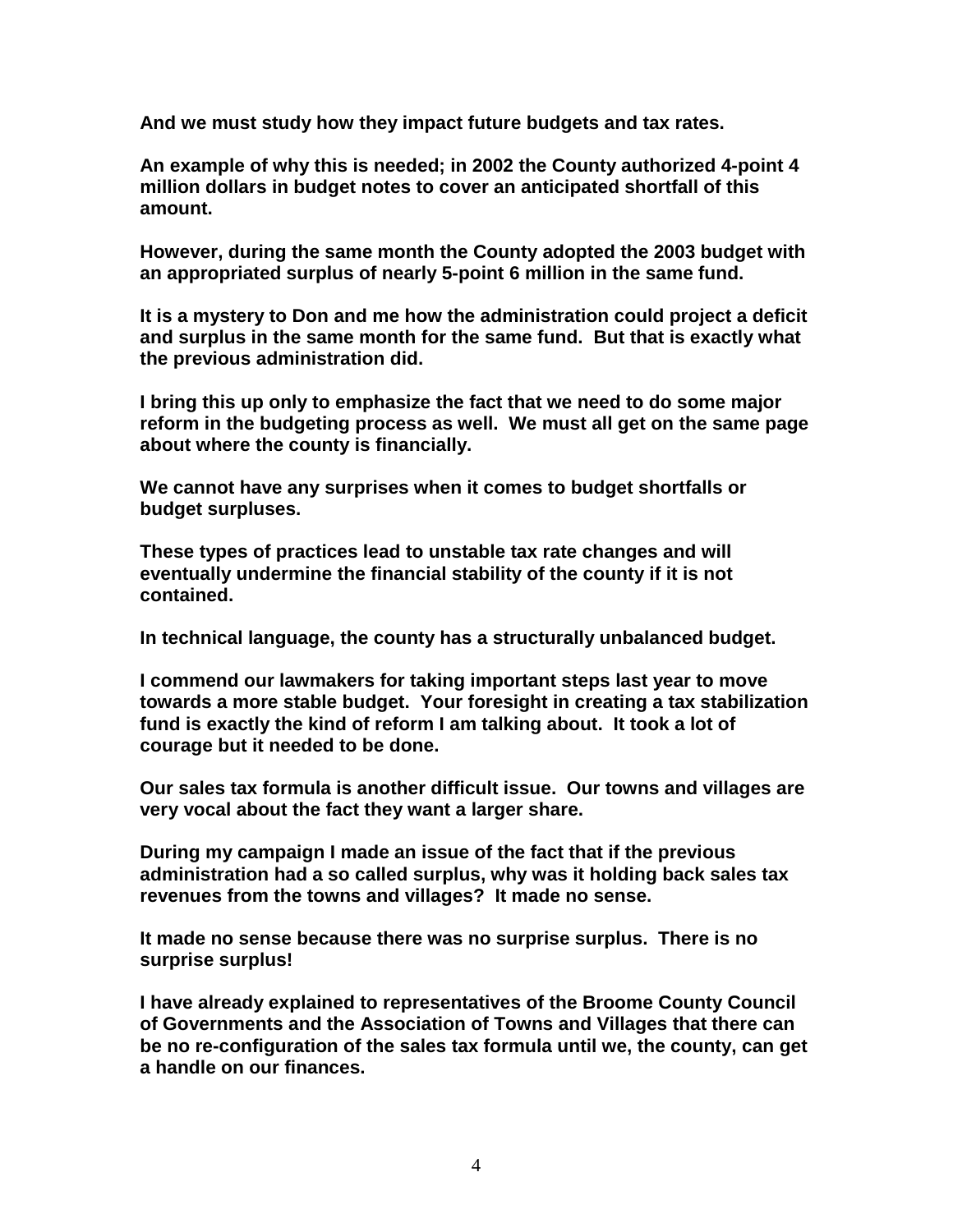**I tried to explain that while we are not insensitive to their needs it is simply too early to have this discussion. But the discussion needs to take place.** 

**We are not sounding a crisis alarm; we are also not throwing up a white flag of surrender.** 

**We have our work cut out for us and once again I ask for your cooperation this budget season so that we can get a better handle on our county budget.** 

**This is where I believe Shared Services can help.** 

**As we already know, shared services like, 9-1-1- dispatching, police patrols, fire response, and highway maintenance, are already taking place between the county and our towns and villages.** 

**We have to take this concept one step further. That is why I proposed the Shared Service agreement with the Village of Endicott. I was disappointed that this was held over in the last legislative session.** 

**I only hope you will see that it can be a win-win for the County and Endicott. And it can set the example for similar agreements in the future.** 

**My resolution would have allowed the county to handle Endicott labor relations and negotiations. In return they would pay us for our services. I ask for your support on this agreement and for any future agreements that can help move this county in a new direction.** 

**Because as we have all realized, it cannot be business as usual anymore.** 

**In addition to proposing the Shared Services resolution, my administration is also reviewing county leases to make sure we are getting the best return on our investment.** 

**According to Comptroller Alex McLaughlin's recent audit, it appears we are not.** 

**County Attorney Joe Sluzar has already been in contact with a number of landlords to make sure they are keeping up their end of the bargain.** 

**We will also review whether, paying year long leases up front, is really in the best interest of the county.** 

**Another looming problem for our county is the funding of our library system. I want to take a moment to commend Chairman Dan Schofield for the leadership he has demonstrated on the library issue.**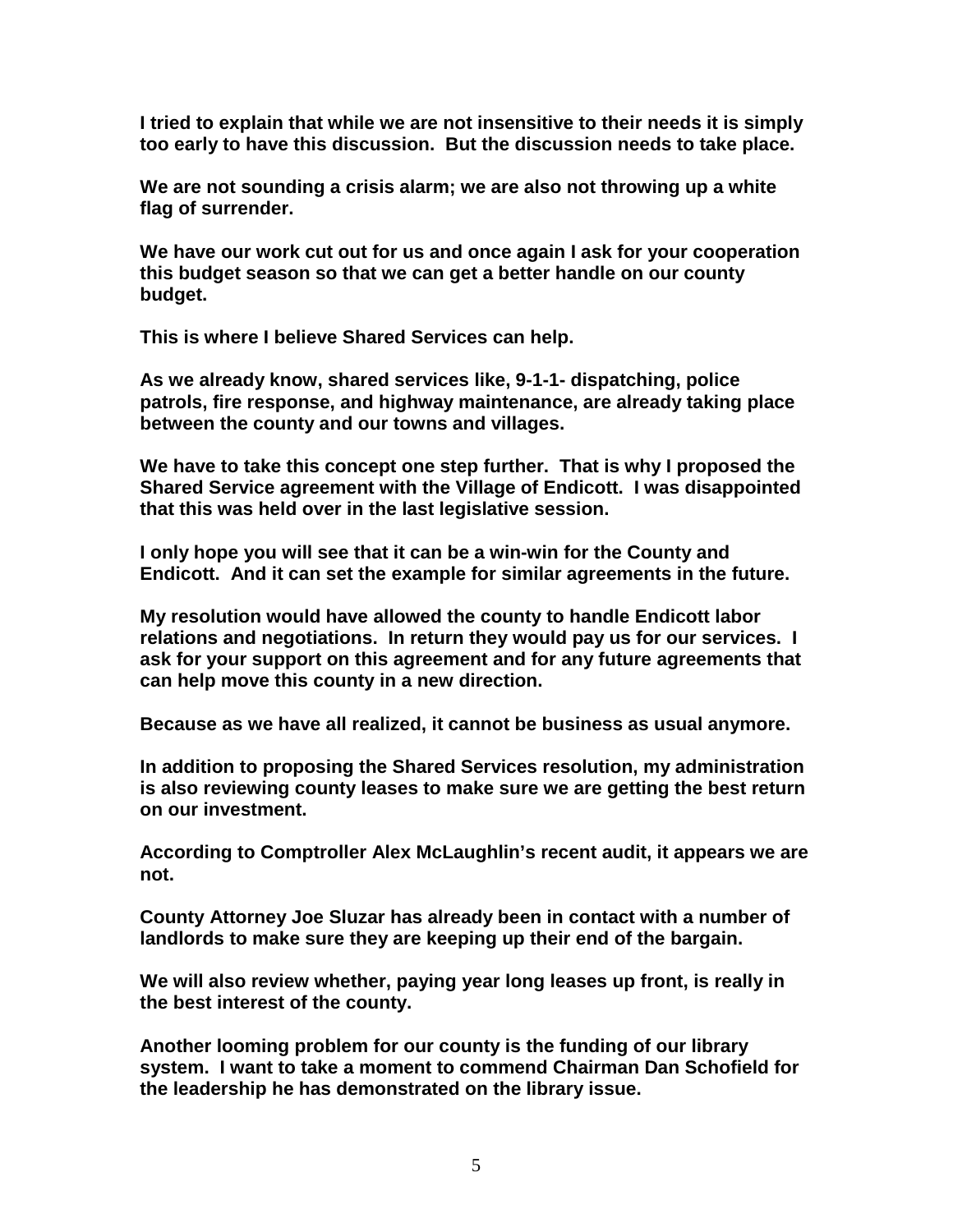**I agree with the Chairman that consolidation is the right course and I look forward to working with you all on a plan that will lead to a more efficient and cost effective library system for all of Broome County.** 

**It is no secret that Broome County's budget pressures could be eased quite a bit if our local economy was stronger.** 

**I believe the economic forces that have negatively impacted our community are not just the result of lagging national and state economies; they are the result of missed opportunities on the local front.** 

**While we cannot directly create private sector jobs, Broome County Government does have a responsibility to foster an environment that allows jobs to be created. And they must be jobs that families can live on.** 

**My economic development director John Serino brings a unique perspective to our economic development efforts and I am looking forward to his contributions.** 

**John is a Binghamton native who spent most of his professional career with IBM. He has also been a consultant for large and small businesses.** 

**John's private sector business background in the global arena and his knowledge of the Broome County area will be a tremendous asset to our local business development efforts.** 

**John and I have talked about what needs to be done to take some of these efforts that are already under way, to the next level.** 

**As with most operations in Broome County we have come to the conclusion, there are just too many layers and too many entities dealing with economic development in Broome County.** 

**We would like to take the same shared service philosophy that we plan to implement within Broome County and its city, towns and villages and try to apply it to the economic development arena. We must come together and work towards the same goal or we will continue to miss opportunities.** 

**We are anxious to get working with the Greater Binghamton Coalition and the Broome Tioga Workforce Investment Board.** 

**We are also looking forward to working closer with our Broome County Industrial Development Agency and with you our Broome County lawmakers.**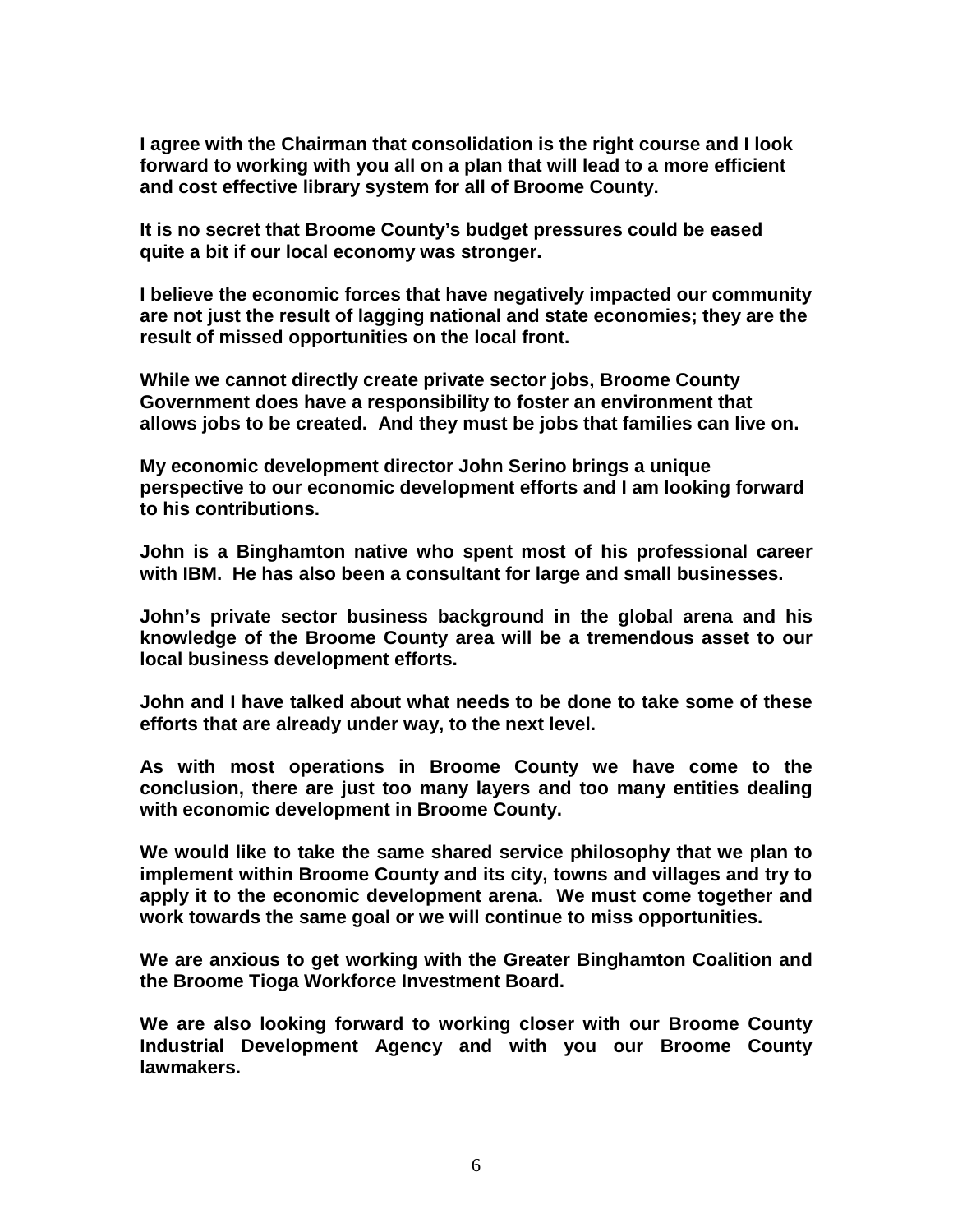**We would like to begin stripping away some of the layers and start focusing our efforts more directly on identifying economic opportunities preferably those that already exist in Broome County.** 

**I think we all agree that we cannot sit around waiting for a large, well funded corporation to blow into town and answer all of our problems. We need to nurture the companies we already have here in Broome County and do all that we can to help them grow.** 

**This area has a long history of entrepreneurship. IBM, E-J, Link, Maines, Universal, the list goes on and on. They started with one person with an idea. It can happen again.** 

**There are thousands of new business certificates filed in the Broome County Clerk's office. These are people turning to entrepreneurship to make a living and support their families.** 

**They need help and we want to be the place they turn for that help.** 

**One way we are preparing for future opportunities is by assembling a Rapid Response Team. This will allow for immediate action on any local, regional or national economic development opportunity. We are already talking with local groups to make this happen.** 

**We are also talking about creating a one stop-shop for economic development. We have contacted Senator Charles Schumer's office and Senator Hillary Clinton's office to see if we can get some federal money to rehabilitate a local historic building for this venture.** 

**And finally John Serino is meeting weekly with small and large businesses to find out what their obstacles to expansion are and find out how we can assist in removing these obstacles.** 

**Our employment and training center is a clearing house for all kinds of information related to workforce development and training grants. Nearly a thousand people go through the doors of the center every month.** 

**That agency has accomplished quite a bit since its creation but we need to do more.** 

**We need to do more outreach to make some of the smaller businesses in our community aware of what is available so that they can take advantage of some of these state and federal programs.**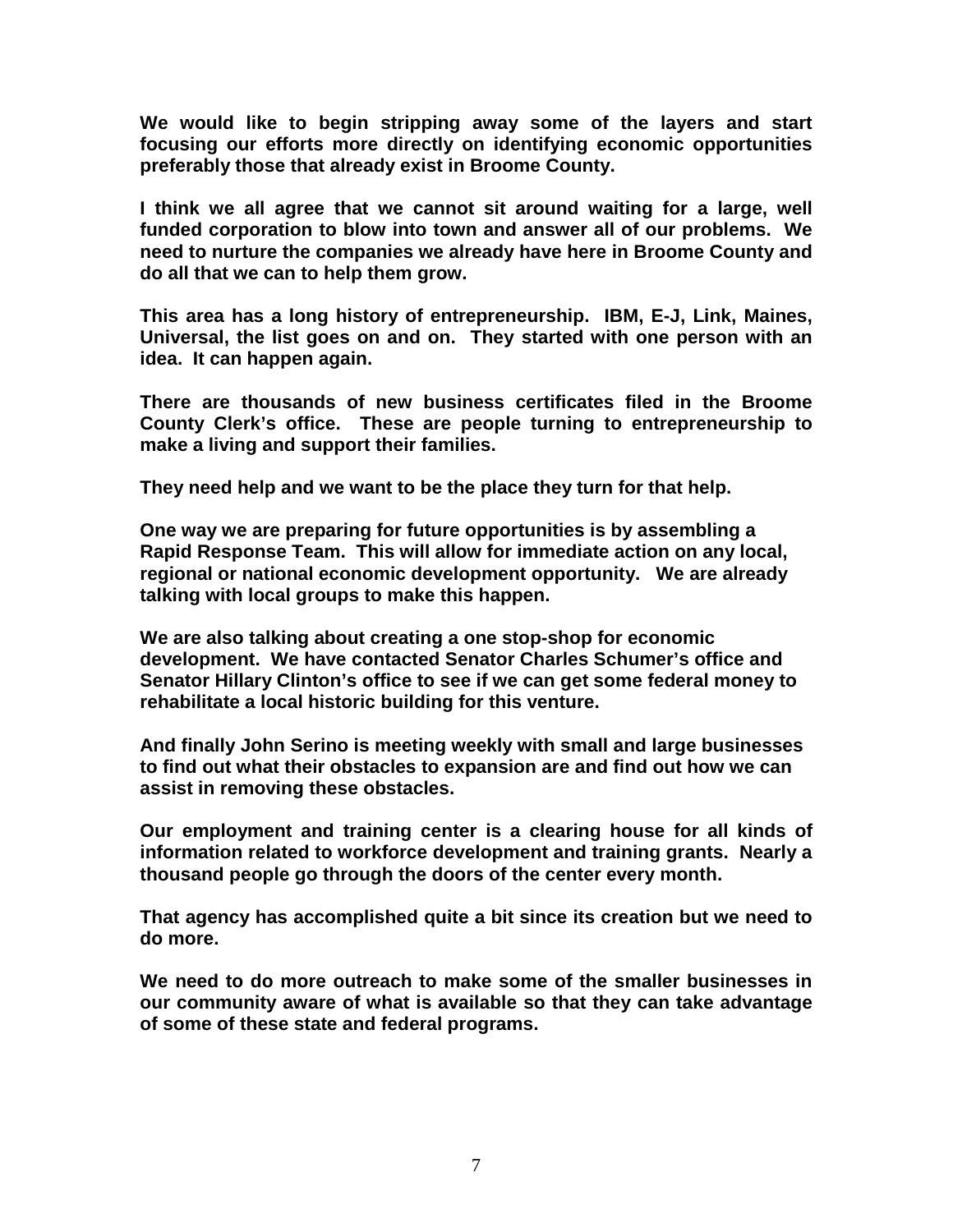**Also throughout my campaign I stressed that the county needs to do more follow up. We must check on the businesses that received loans and grants and make sure the money is being spent properly.** 

**I am sure most are using the money to create jobs and train workers but since we don't do enough follow up; there is no way of knowing for sure.** 

**Our employment training center has already made contact with Lockheed Martin to see how we can help them in their efforts to hire and train the right employees for the right jobs.** 

**We are so thrilled for Lockheed Martin and their hard working employees.** 

**This Marine One contract can have a huge impact on this entire community and we need to be poised for whatever may come our way.** 

**This contract for Lockheed Martin could provide the kind of momentum this area has not seen in quite a few years. I for one want to be ready when these opportunities present themselves.** 

**While I have talked about the many economic development challenges we face, that is not the whole story.** 

**We have so many things to be grateful for. We have such beautiful natural resources.** 

**We are the population center for what potentially could be millions of people if you take into account downstate New York, Pennsylvania, Upstate New York and even Canada.** 

**We are truly at a crossroads.** 

**We have highly skilled and educated workers.** 

**If planned and marketed properly we can capitalize on all of these positives.** 

**What we are lacking is a workable economic delivery system. And that is what we plan to work on.** 

**Moving on to other economic development efforts, our planning department is currently working to convert a vacant building in the Broome Corporate Park into an incubator for budding businesses.**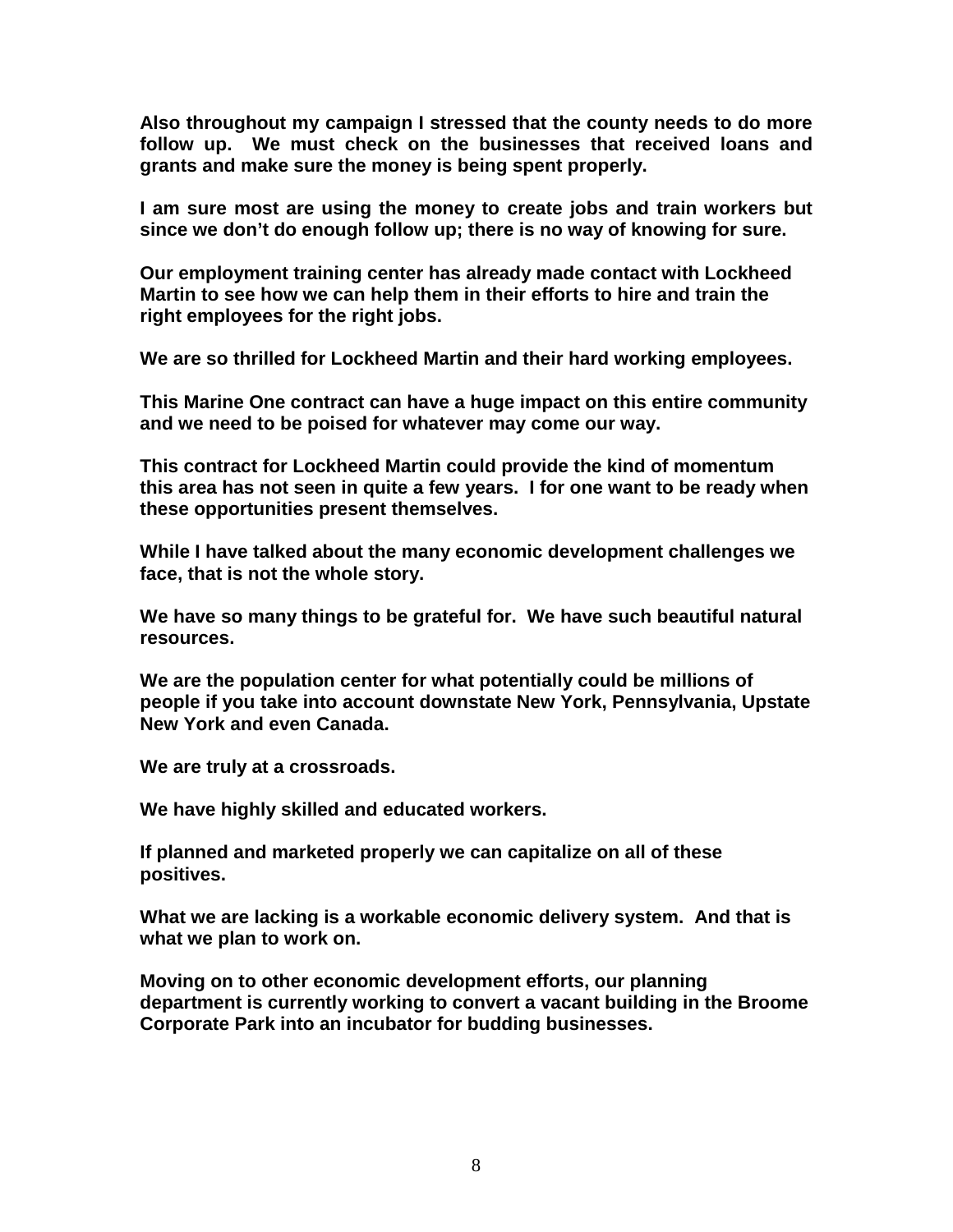**Rita Petkash and her staff are also working with the I-D-A and a private business person to develop a portion of the former Anitec site on Charles Street in the City of Binghamton.** 

**The Planning Department is also aggressively pursuing federal money to address a number of Brownfiled Sites throughout the County to get them back on the market for development purposes.** 

**Two more big projects on the horizon include the proposed renovation of the George Harvey Justice Building and the construction of the Inter-Modal Transit Terminal.** 

**The Justice building has been out of commission for several years now and it is deteriorating quickly. It is a historic building and we need to preserve it.** 

**But we also need to use it for county purposes.** 

**The proposed terminal will serve Greyhound, Coach USA, Shortline and B-C Transit. We are able to move forward on this because of funding secured by Congressman Maurice Hinchey.** 

**When the terminal is finished it will provide an inviting Gateway to the city.** 

**It will also mean BC transit riders will no longer have to cross busy streets dodging cars and they will not have to wait outside in bad weather.** 

**We are also moving forward on the All Wars Memorial at the Broome County Veterans Memorial Arena. That should be complete by Veteran's Day of this year. We want to thank Senator Libous' office for securing funding for that.** 

**Our Broome County Veterans Memorial Arena itself has seen improvements and will continue to be repaired and improved in 2005.** 

**Last year the skybox project was completed and there were also large video screens installed.** 

**These were major upgrades and we plan to have discussions with the Senators about continuing with additional renovations at the Arena to try to improve the conditions for the team even more.** 

**We must first figure out a funding source for these improvements.** 

**More immediate is the repairs on the Arena roof. Work will begin on that later this year.**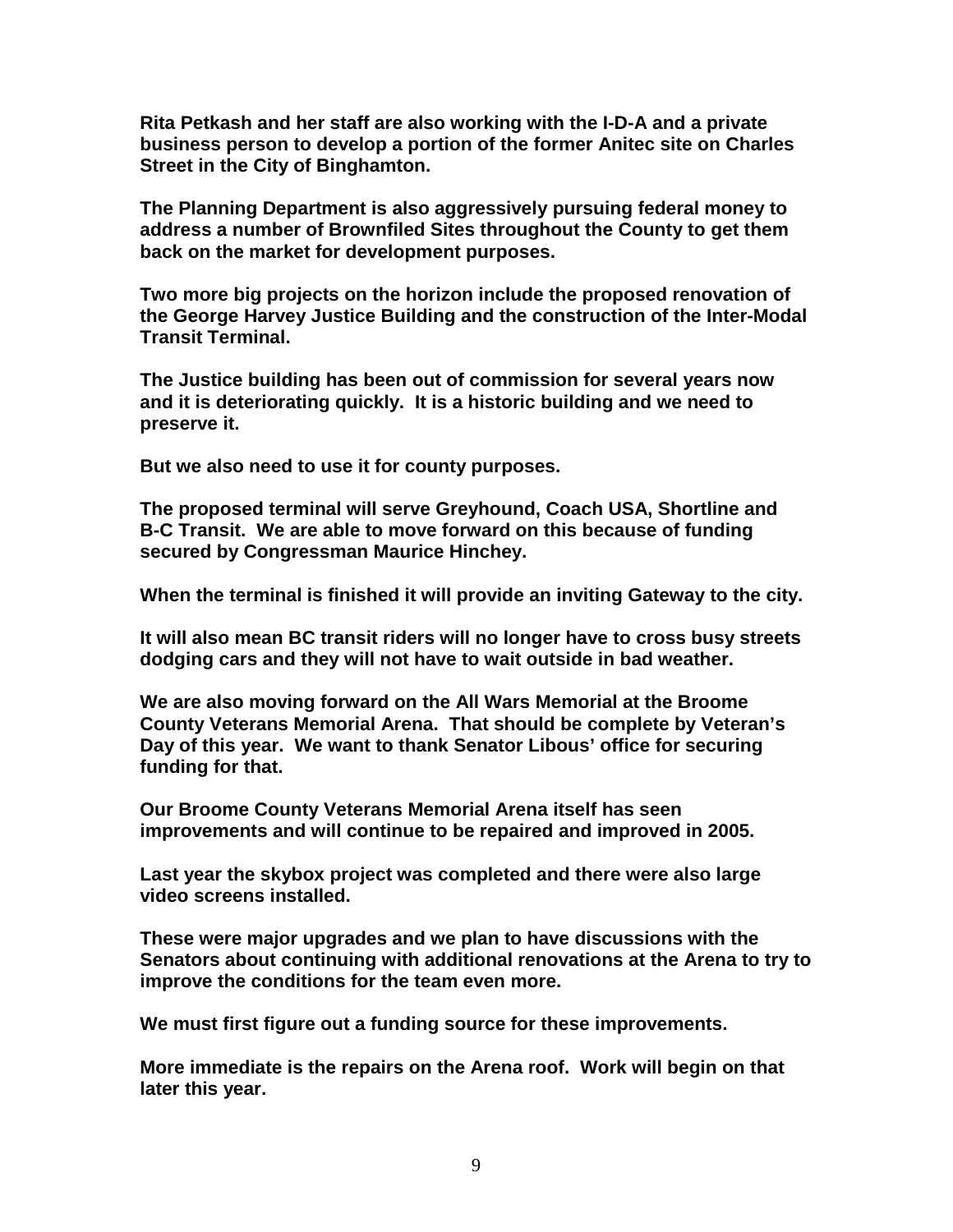**We are also planning to move forward with a national search for an Arena Manager. I believe we can make this venue less of a drain on county taxpayers with the right personnel in place.** 

**We also plan to move forward with the idea of a private management firm to help us market the Arena.** 

**Our Parks Department meanwhile is doing a good job of keeping the Arena in good shape.** 

**Our Parks Department is also doing a great job of keeping our parks in excellent shape. Broome County Parks are real gems.** 

**They are free and I can promise you they will stay that way. And they are getting better every year.** 

**The Otsiningo Park trail extension has been completed and opened.** 

**The number of soccer fields has expanded and all the fields were upgraded this past year.** 

**Our parks people tell me we can look forward to more improvements this year including new playgrounds at Grippen and Roundtop.** 

**Picnic shelters will be built at Otsiningo, Dorchester and Cole Parks.** 

**And in cooperation with Whitney Point High School and the Whitney Point Rotary Club, a paved trail connecting Whitney Point and Dorchester Park will be constructed.** 

**A big thank-you to all of our Parks Department employees!** 

**And speaking of hard working employees, this has been another difficult winter with all of the snow we have had. Our highway workers who care for nearly 240 miles of highway are the unsung heroes during these storms.** 

**Many people only associate Public Works with the daily functions of plowing snow, collecting sanitation, recycling, and fixing roads.** 

**And it is a job well done. But we know that it is much more than that.** 

**You are on the front lines of public safety during emergencies. You must be on call 24 hours a day, 7 days a week, every day of the year.**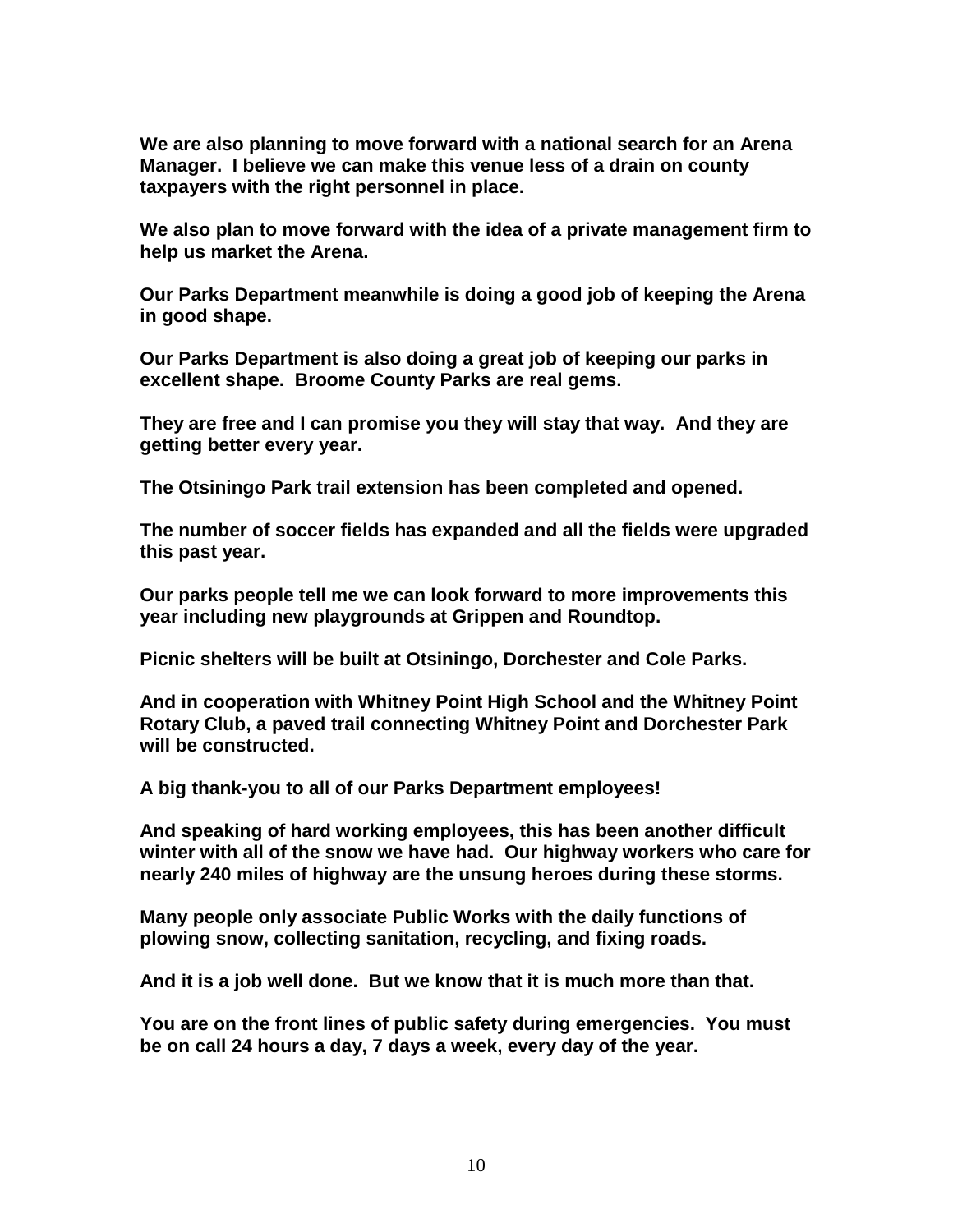**Your jobs affect everyone in this county and from what I see and from what I have been told, nobody does it better. Your efforts are noticed and they are appreciated.** 

**Public Works Commissioner Henry Weissmann tells me our Public Works department has a number of projects on its 2005 calendar.** 

**In addition to the Arena roof and assisting with the planning for the transportation terminal, Public Works is also assisting in rehabilitation of the Government Plaza parking area.** 

**Public Works also is working on repairing an important road near Deposit that was washed out last year and will be doing work on six county owned bridges.** 

**They are also about to administer a new highway rating system for county highways.** 

**We have already touched upon the issue of the Willow Point Nursing Home finances as they relate to the Medicaid reimbursement problem but we have got another Willow Point issue facing us.** 

**And that is whether we renovate the current facility or build a brand new structure at a new location.** 

**While we have not decided which way to go, we do not believe a new nursing home should be dismissed outright. Don Freed says there still needs to be more review of how each proposal will impact the County's financial future.** 

**If a new home provides a better deal and better care for its clients it might be the way to go.** 

**I am a strong supporter of our County providing this kind of service to its residents. With our ever expanding elderly population, this service is going to be needed more than ever.** 

**I not only want to make sure we are providing a place for those with no other options, I also want to make sure we are providing the highest level of care.** 

**I look forward to talking with you about best course of action and I look forward to hearing from the people of this community on what they feel is needed as well.**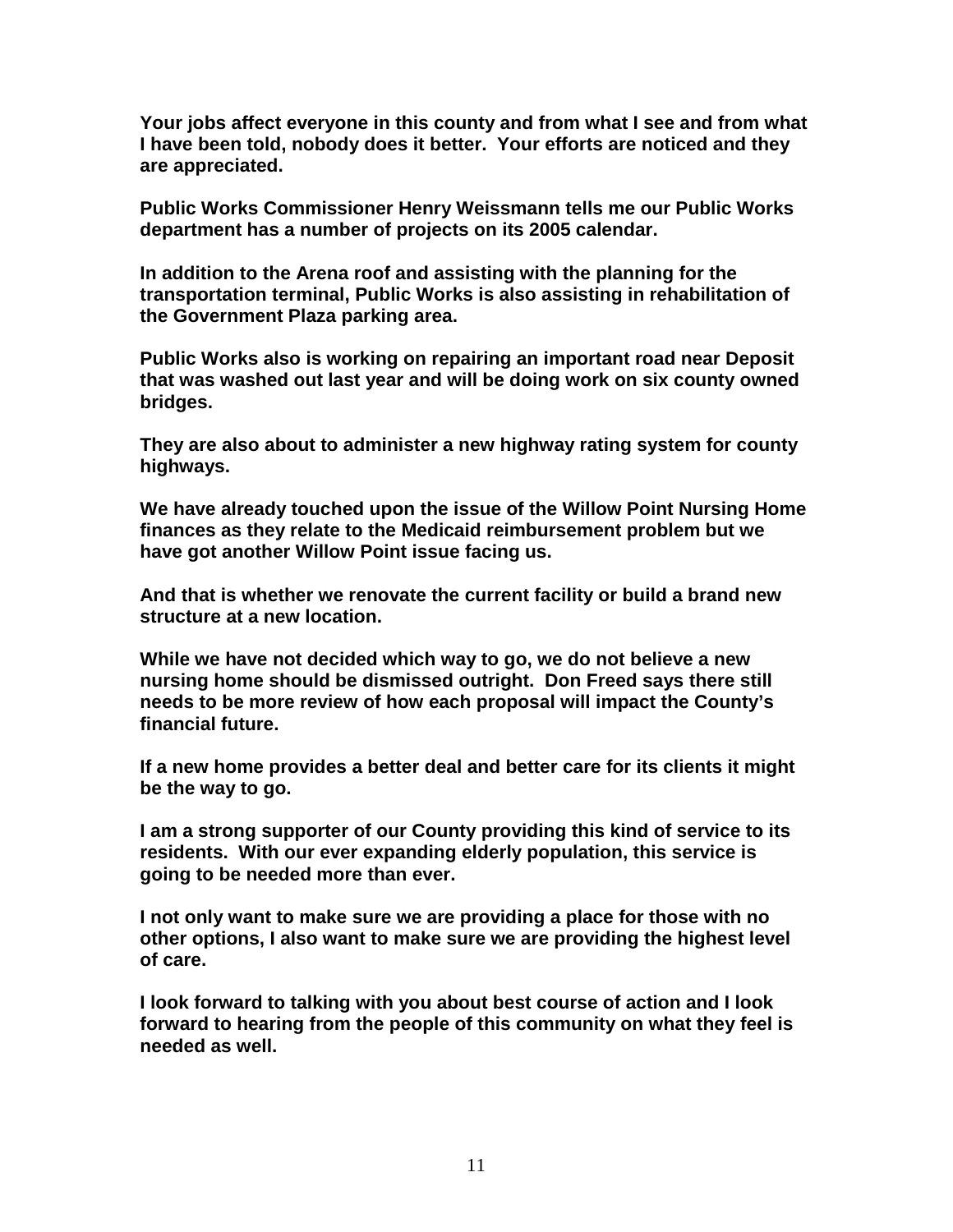**I am happy to see that our Sheriff's Department is a strong believer in sharing services. Sheriff David Harder reports that last year the Department's Special Investigations Unit began its first official year of working together with the Binghamton Police Department.** 

**The Sheriff says this unit had a very successful year in achieving its mission of disrupting the illegal drug traffic into and throughout Broome County.** 

**The Sheriff anticipates consolidating more police agencies' illegal drug fighting efforts so they can all work as a team.** 

**The Sheriff Department's Civil Division became accredited in 2004.** 

**It joins the Law Enforcement and Corrections divisions which are already accredited by New York State.** 

**Broome Security also had another successful year in investigating and cracking down on welfare fraud.** 

**The case integrity unit, which is a leader in the state, once again stopped fraud and assisted in recovering money that would otherwise have been improperly distributed.** 

**Security Director Carl Fenescy says in 2004, the Case Integrity Unit achieved avoidance and recovery of over 4.5 million dollars.** 

**Broome's Emergency Services Department is also a shining example of how shared services can work.** 

**The final piece of the consolidated 9-1-1 puzzle fell into place when the Village of Johnson City agreed to start using the dispatching services located at the Broome County Public Safety Facility.** 

**We welcome them aboard. We do need to talk about funding for the additional dispatchers but I'm sure we can work that out.** 

**The County 9-1-1 system received some more good news just this month with the announcement from Assemblywoman Donna Lupardo's office that an almost 3-hundred-thousand dollar grant had been awarded Broome County by the New York State 9-1-1 board.** 

**This is exciting news because it means cell phone users in crisis will be able to be tracked by their cell phone signal.**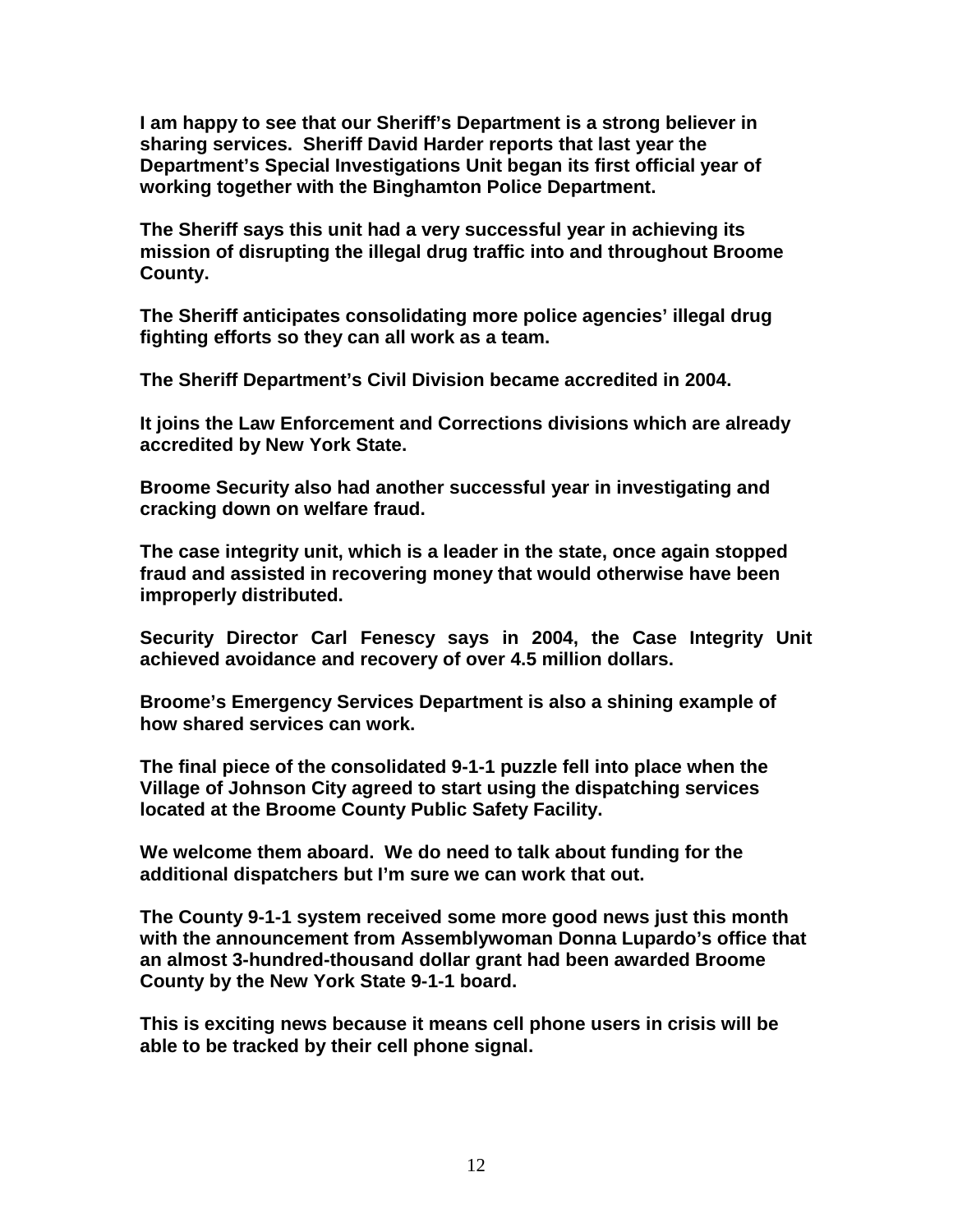**It is tremendous technology and I am pleased Broome County is moving forward with incorporating it into our already excellent system.** 

**I have talked to Emergency Services Director Mike Aswad about another exciting grant we received. It is the latest round in homeland security funds from the federal government.** 

**We have been awarded nearly 400-thousand dollars this year.** 

**Mike will be coordinating with our local police, fire and E-M-S personnel on how that money will be disbursed.** 

**I thank him for that and I thank all of our first responders, volunteer firefighters and dispatchers for their dedication.** 

**We are all safer as a result of their efforts.** 

**Safety on our highways is also a top priority of our, state and nationally recognized, Stop-D-W-I program. Once again the numbers confirm that these education efforts are working.** 

**According to Director Jim May, in 1981, 22 people died in Broome County from D-W-I related accidents.** 

**For the period of 2000 to 2004, Broome averaged only 2 drunk driving fatalities per year.** 

**According to Jim that translates to 135 lives saved as well as economic savings of public and private money of nearly 140 million dollars.** 

Stop D-W-I's, Chris Thater Memorial, will mark its 22<sup>nd</sup> anniversary this **year. What a wonderful event that brings tremendous national attention to Broome County.** 

**Shifting gears now to BC Transit and the Broome County Airport. I'll get to BC Transit and a special announcement in a moment, first the airport and its continued record of success.** 

**If one of the cornerstones of a community's economic development is the strength of its air service, we must be doing something right in Broome County.** 

**Our Greater Binghamton Regional Airport is once again coming off a banner year in 2004. This is the third year in a row that boardings have increased from the previous year.**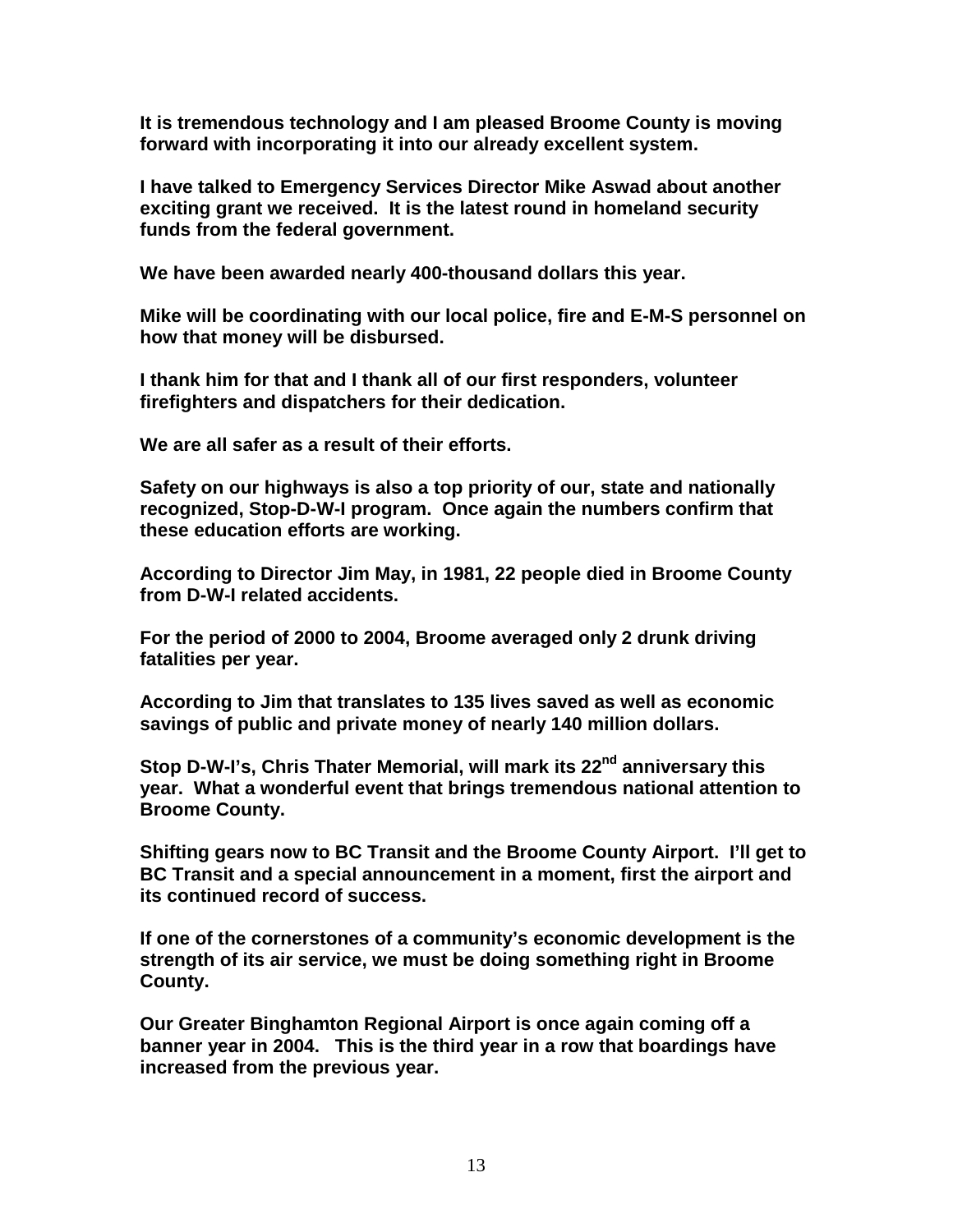**It is the highest level of activity our airport has experienced in 6 years.** 

**This is especially heartening in light of the fact these are some of the most challenging times facing the aviation industry.** 

**Convenience is important for customers and that is why the airport staff has worked very hard to increase the number of carriers while others are facing decreases.** 

**Comfort is also a top priority for travelers and our airport now has not one but four boarding bridges, more than any other regional airport.** 

**And finally safety is not just "a" priority it is "the" priority. To ensure that, this summer, the airport will undergo an airport runway rehabilitation project.** 

**I am excited about this project and I am pleased that our Department of Aviation has everything in place to pull off this major construction project without interrupting our local air service schedules. We look forward to more great things from our Greater Binghamton Airport.** 

**Carl Olson, Carl Beardsley and the entire staff at the airport are to be congratulated for these airport successes.**

**Back on the ground our BC Transit service is also experiencing growth. Rider-ship is up 2-point-7 percent.** 

**Increased rider-ship has led to an increase in the number of routes serving our community.** 

**We will continue to review the population and its needs to see if further changes and additions are necessary.** 

**One area we know is going to require more attention is the Vestal Parkway Plaza where there is expected to be hundreds more potential bus customers.** 

**One of the major challenges faced by BC Transit and all of our departments operating a fleet of vehicles is the skyrocketing cost of fuel. It is at its highest level ever.** 

**B-C Transit is about more than just numbers and buses and fuel costs.** 

**It is also about the people who safely drive our citizens around the county.**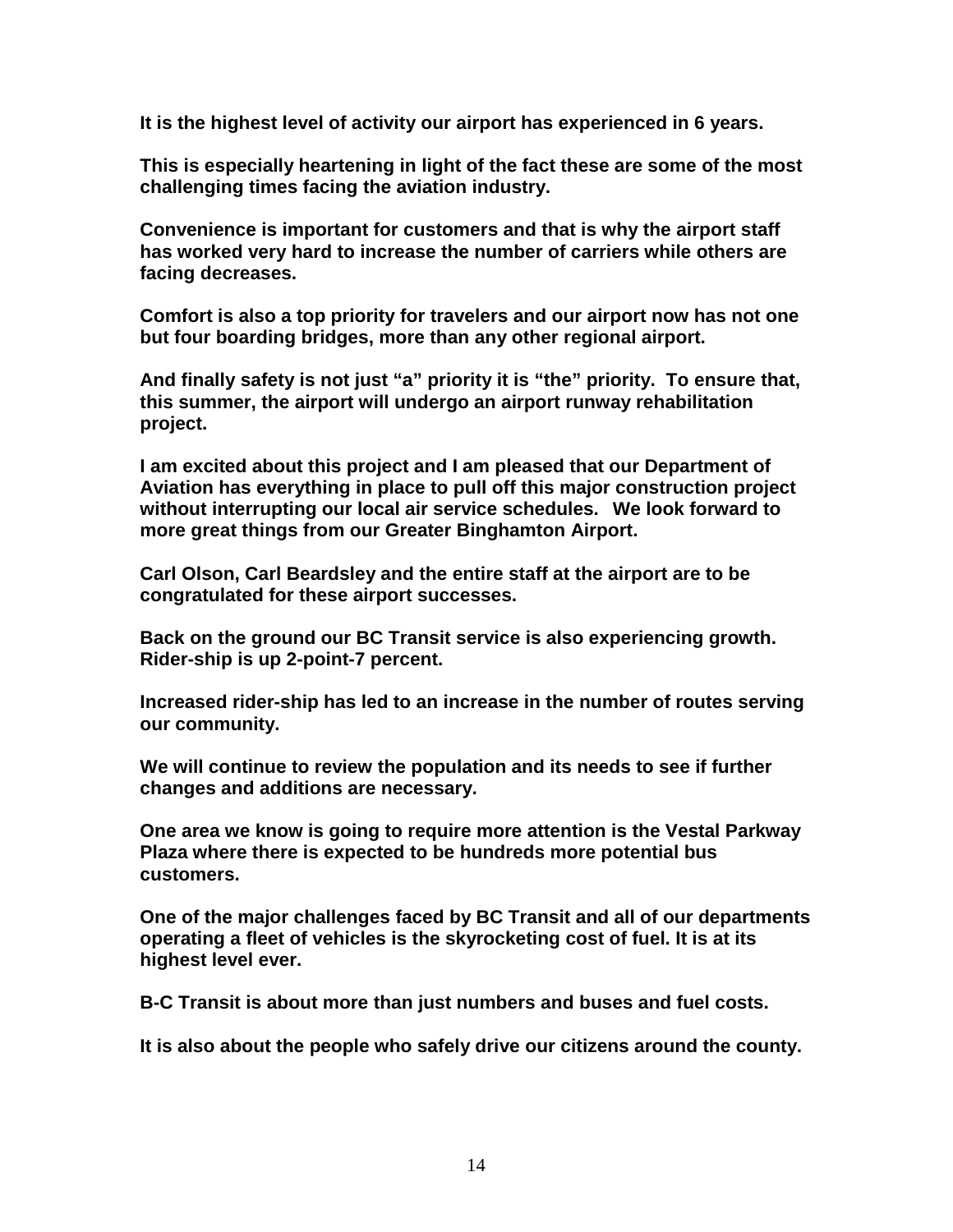**They are a dedicated hard working bunch of men and women who are serving this community no matter what the weather or traffic conditions.** 

**They are all excellent drivers but each year BC Transit singles out two drivers for special recognition as BC Transit Drivers of the Year.** 

**And if you can indulge us for a moment I would like to take this time to introduce the fixed route Driver of 2004, Mark Hutcheson.** 

**And the BC Country driver of 2004, David James.** 

**Mr. Hutchison has been with B-C Transit since 1989.** 

**Mr. James has been with B-C Transit since 2002.** 

**When you are on a bus driven by one of these two gentlemen you know you are in good hands. Thanks gentlemen and congratulations!** 

**Before I wrap things up I want to highlight some of our other departments work as well. We could not fit it all in but we felt some of these accomplishments were especially worth noting.** 

**Our Broome County Health Department has certainly been kept busy with the flu vaccination program that was thrown into confusion last fall with the national shortage.** 

**It also handled a pertussis outbreak which required follow up with 719 people at 15 different organizations.** 

**And the most recent T-B case at a local nursing home required the investigation of more than 330 people.** 

**The environmental health unit also responded to 170 suspected rabies cases and referred 99 people for post exposure treatment.** 

**The outreach being done by the Health Department is like none I have ever seen before.** 

**The Steps to a Healthier New York Program, the Healthy Living Partnership program and the Tobacco education programs are reaching a lot of people with good information.** 

**It is already resulting in healthier residents living in Broome County, which of course is the goal.**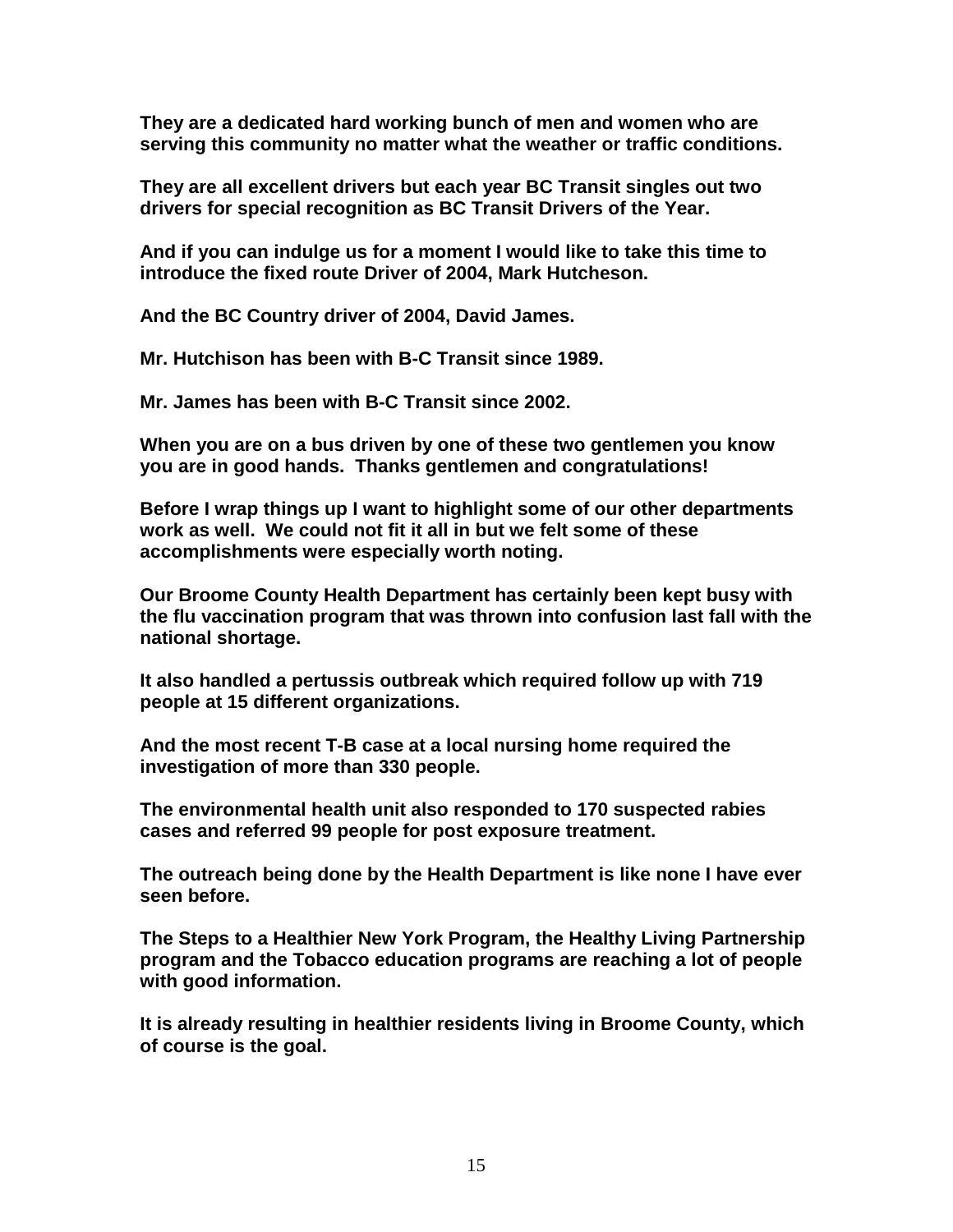**Our Department of Social Services accomplished quite a few achievements in 2004 with the most impressive results coming in the area of child welfare.** 

**Commissioner Art Johnson reports that his department has developed a number of new programs for emotionally disturbed children with funding coming from the New York State Department of Health.** 

**And finally a huge pat on the back needs to go out to the entire D-S-S department for its efforts to speed up the process by which child abuse investigations are documented.** 

 **In September 2003, Child Protective Services had over 18-hundred child abuse investigation reports that were overdue.** 

**By the end of 2004 that number was reduced to less than 200.** 

**The department recently received state recognition for its tremendous efforts in this area.** 

**Caring for those most vulnerable in our community is also the mission of the Broome County Office for Aging which delivered services to more than 16-thousand 400 seniors….that's 39% of the senior population.** 

**And in 2004, the Office for Aging volunteers provided the community with over 84-thousand hours of service. That is worth an equivalent of 1-point 4 million dollars in wages.** 

**Our Community Alternative Systems Agency or CASA also had a busy year.** 

**It continues to operate the most successful Nursing Home to Community program in New York State with almost 3-thousand people transitioning from nursing homes to the community at large since 1996.** 

**As you can see by these lists of accomplishments the State of a County rests in the hands of its employees.** 

**And Broome County has some very dedicated and hard working employees.** 

**I want to take a moment to say thank you to the hundreds of county workers who do their jobs day in-day out, with no regard to politics.**